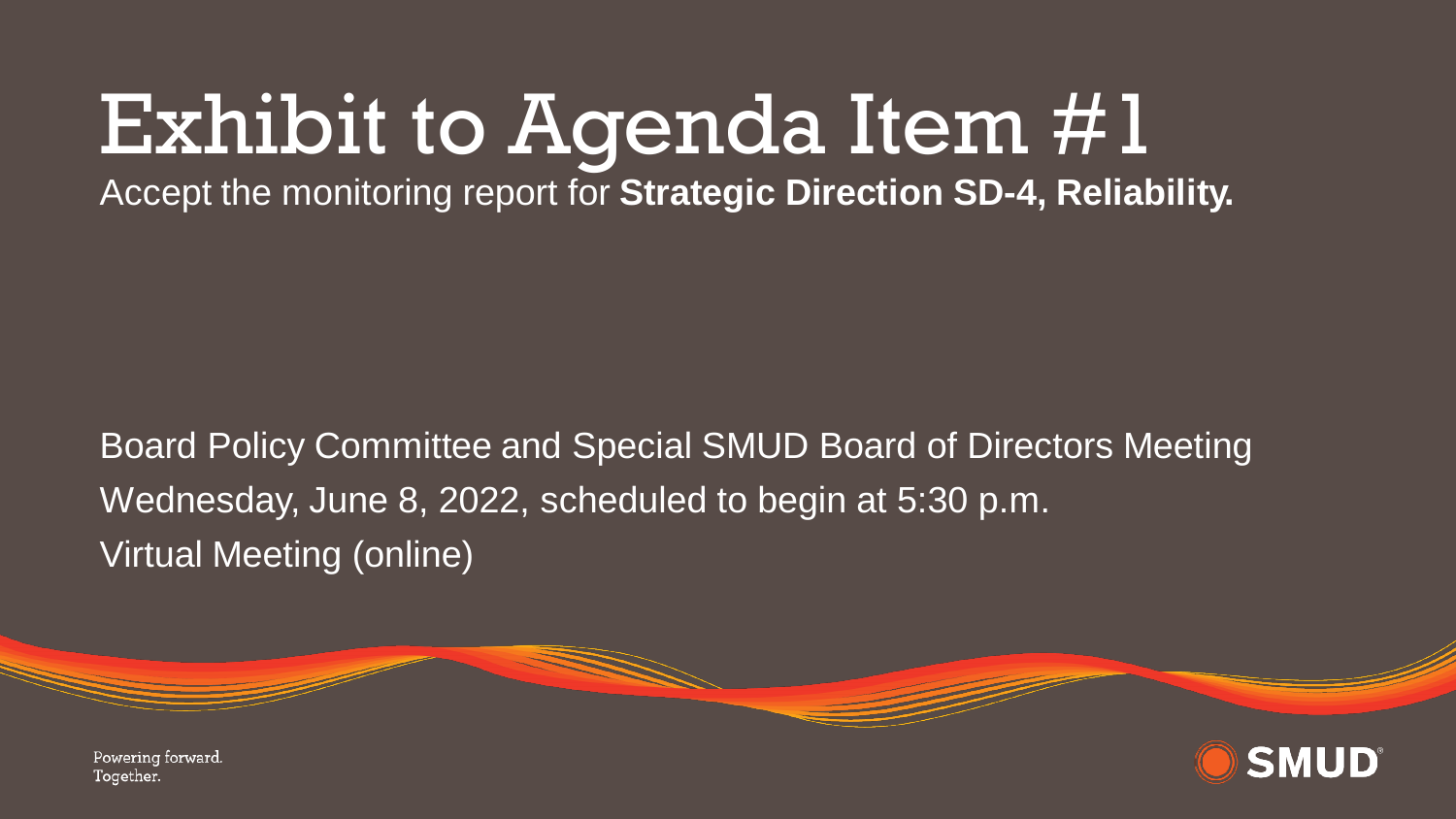### Agenda

- 2021 SD-4 annual monitoring report
- 2022 year-to-date distribution system reliability

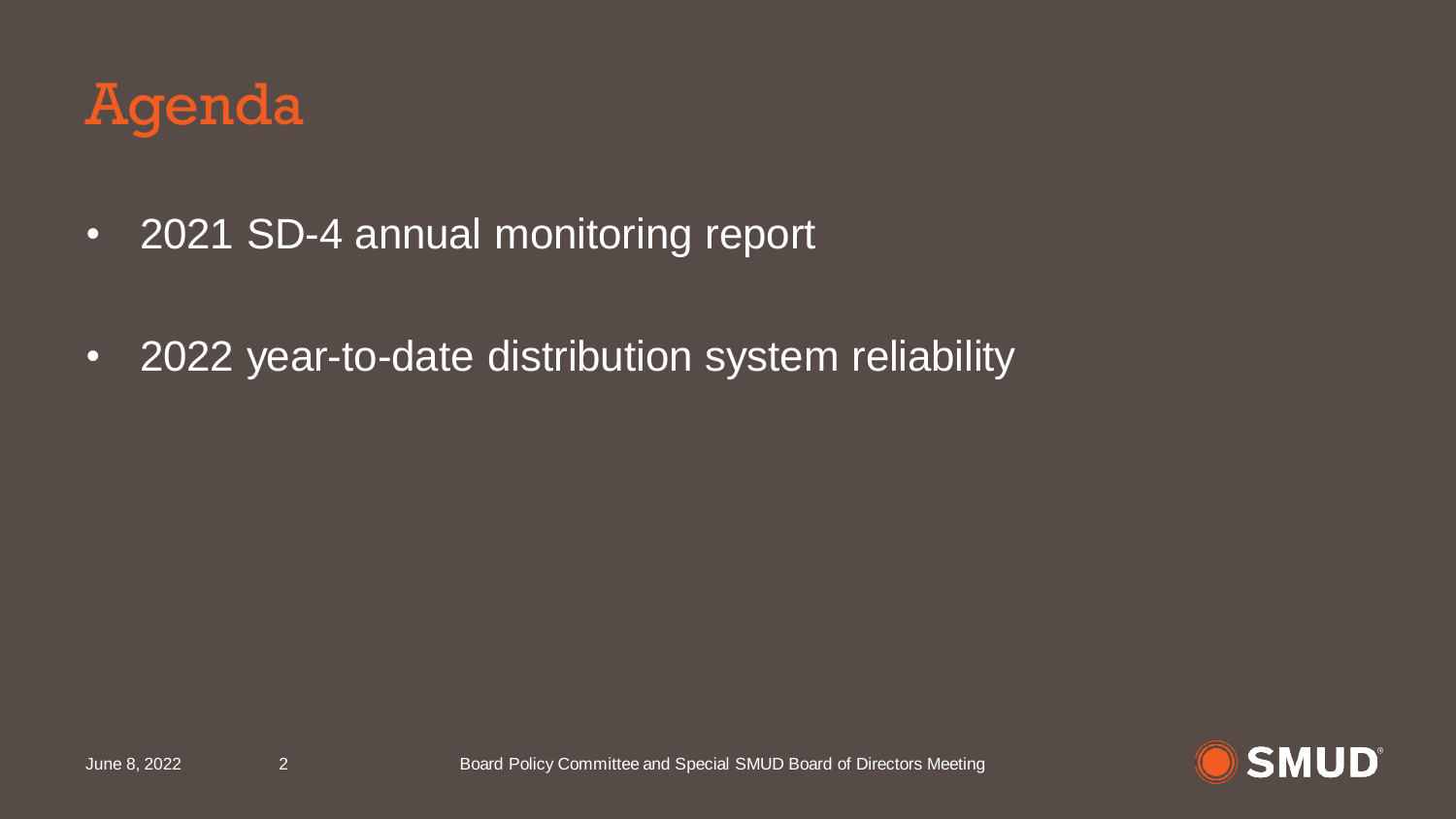## SD-4, Reliability Policy

Meeting customer energy requirements is a core value of SMUD.

Therefore:

SMUD will assure all customer energy requirements are met. This will be accomplished through the use of: (i) its generation resources and purchase power portfolio 100 percent of the time; and (ii) its transmission assets to assure an overall availability of at least 99.99 percent.

SMUD will achieve distribution system reliability by:

Limiting the average frequency of outage per customer per year to:

- With major event : 0.99 1.33
- Excluding major event : 0.85 1.14

Limiting the average duration of outages per customer per year to:

- With major event: 67.5 93.3 minutes
- Excluding major event: 49.7 68.7 minutes

Ensuring that no individual circuits exceed these targets for more than two consecutive years. For circuits that exceed these targets for two consecutive years, a remedial action plan will be issued and completed within eighteen months.

SMUD will maintain the electric system in good repair and make the necessary upgrades to maintain load serving capability and meet regulatory standards.  $^{\prime}$ 

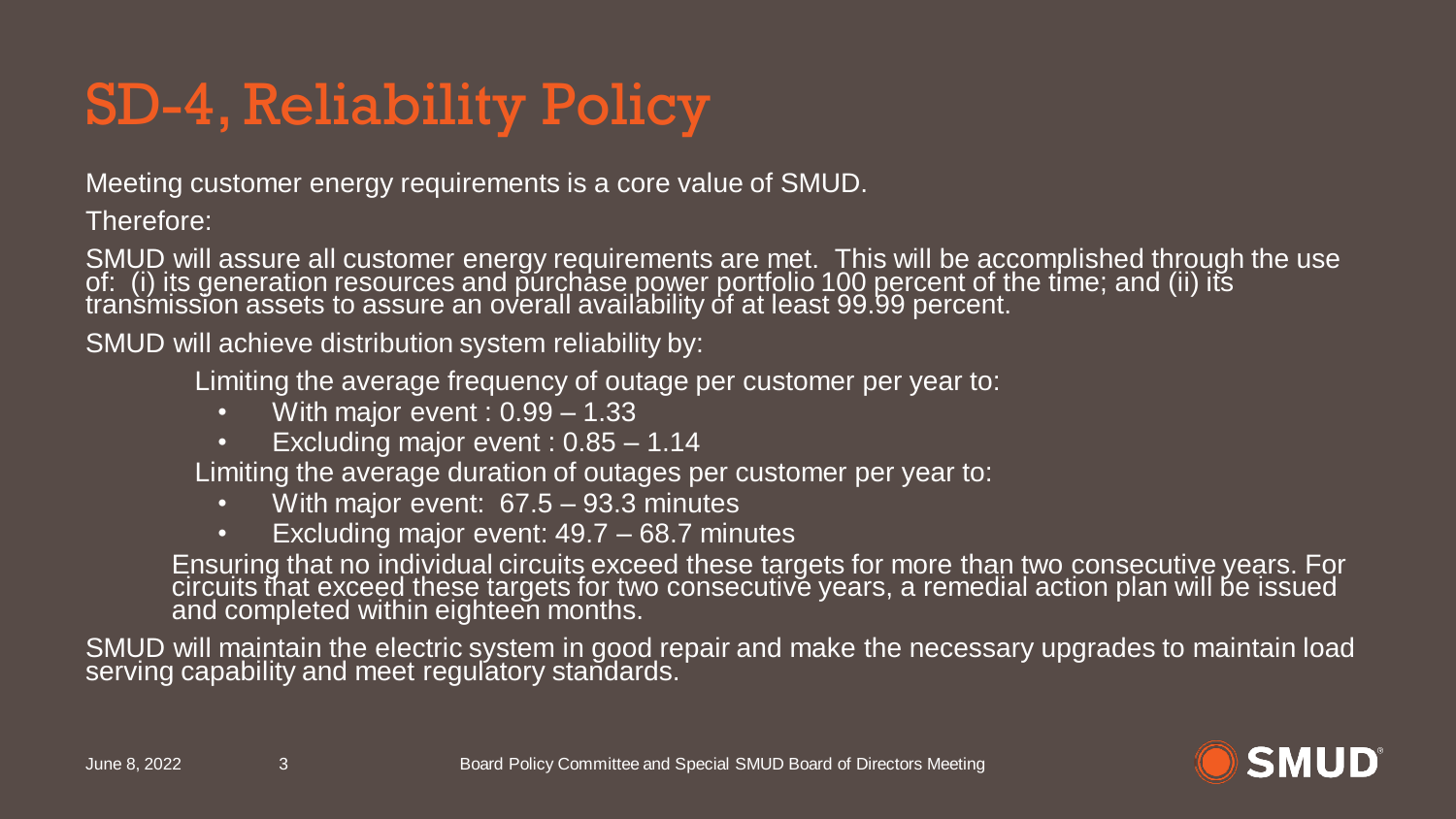#### SD-4, 2021 Reliability Results

#### *Generation and Transmission System*

Met customers' energy supply needs 100% of the time through a combination of SMUD generation and purchase power supplies

- ➢ Generation Asset and Gas Pipeline Availability
	- ‒ *Thermal Generation – 92.80%*
	- ‒ *Hydro Generation – 89.72%*
	- ‒ *Thermal Generation June through September – 98.46%*
	- ‒ *Hydro Generation June through September – 98.91%*
	- ‒ *At system peak, 39% of the generation was provided by internal resources and 61% was provided by purchased power*
- ➢ Overall availability of transmission system was 100%

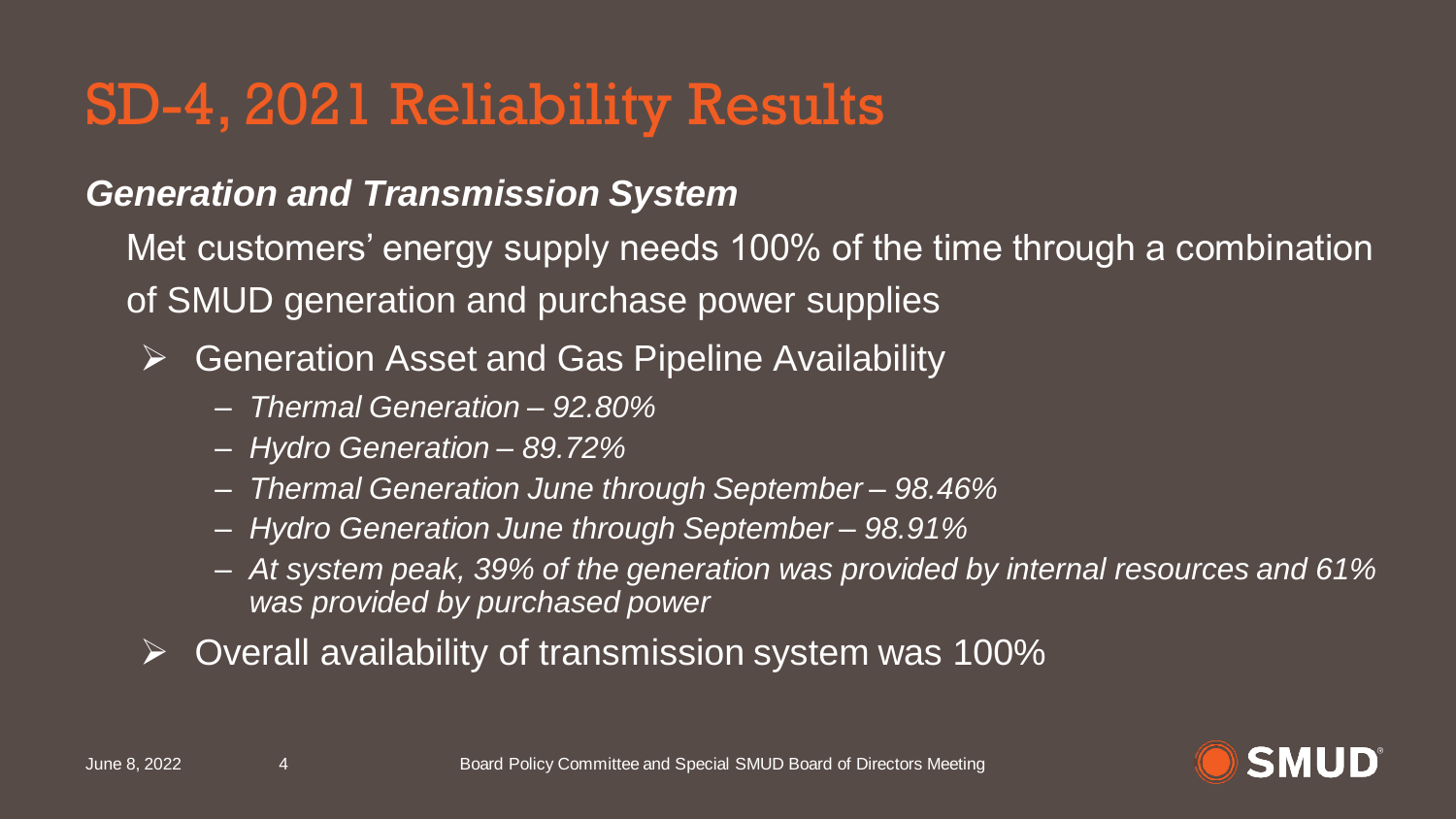#### SD-4, 2021 Reliability Results

**SMUD was in compliance for both System Average Interruption Duration Index (SAIDI) and System Average Interruption Frequency Index (SAIFI) (excluding major events). Reliability targets including major events were exceeded for both SAIDI (227.2 minutes) and SAIFI (1.54).** 

|                                                                                     | <b>With Major Events</b> |              | <b>Excluding Major Events</b> |              |
|-------------------------------------------------------------------------------------|--------------------------|--------------|-------------------------------|--------------|
|                                                                                     | <b>SD-4 Limit</b>        | 2021 Results | <b>SD-4 Limit</b>             | 2021 Results |
| <b>SAIFI</b><br>[Average Outage<br><b>Frequency]</b>                                | 1.33                     | 1.54         | 1.14                          | 1.04         |
| <b>SAIDI</b><br>(minutes)<br><b>[Average Outage<sup>]</sup></b><br><b>Duration]</b> | 93.3                     | 227.2        | 68.7                          | 60.4         |

– 97.9% of all distribution circuits (744 circuits) met the reliability criteria

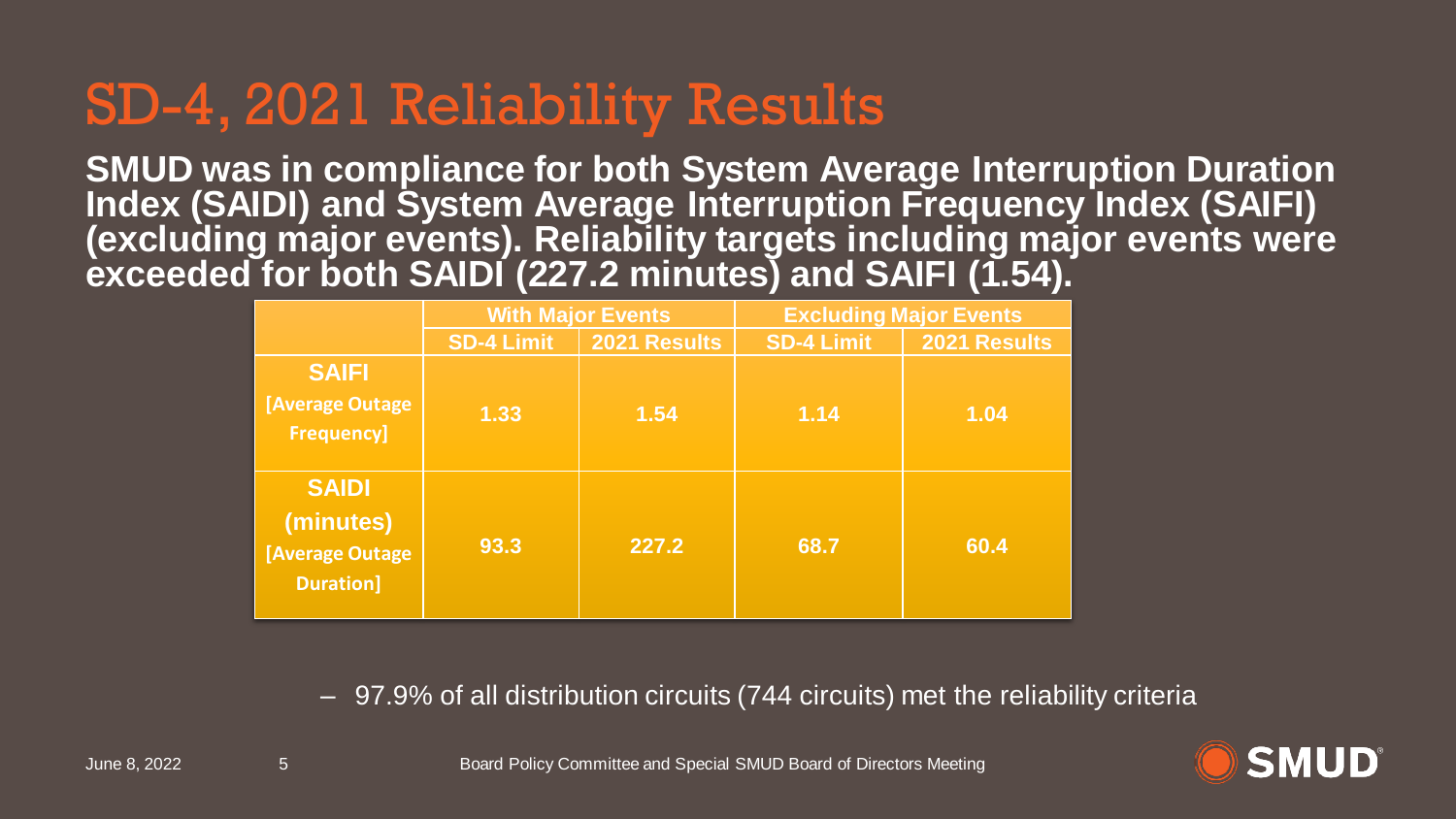#### 2021 Distribution System Performance

**System Average Interruption Frequency Index (SAIFI) Year End Results = 1.04 (9% under SD-4 limit) SD-4 Limit = 1.14 Vehicle Accident 25% Other Total 26%**

> **Underground Cable 19%**

**System Average Interruption Duration Index (SAIDI) Year End Results = 60.4 min. (12% under SD-4 limit) SD-4 Limit = 68.7 minutes**



Average Outage Frequency (SAIFI) Average Outage Duration (SAIDI)



**Equipment Failure 20%**

**Unknown 10%**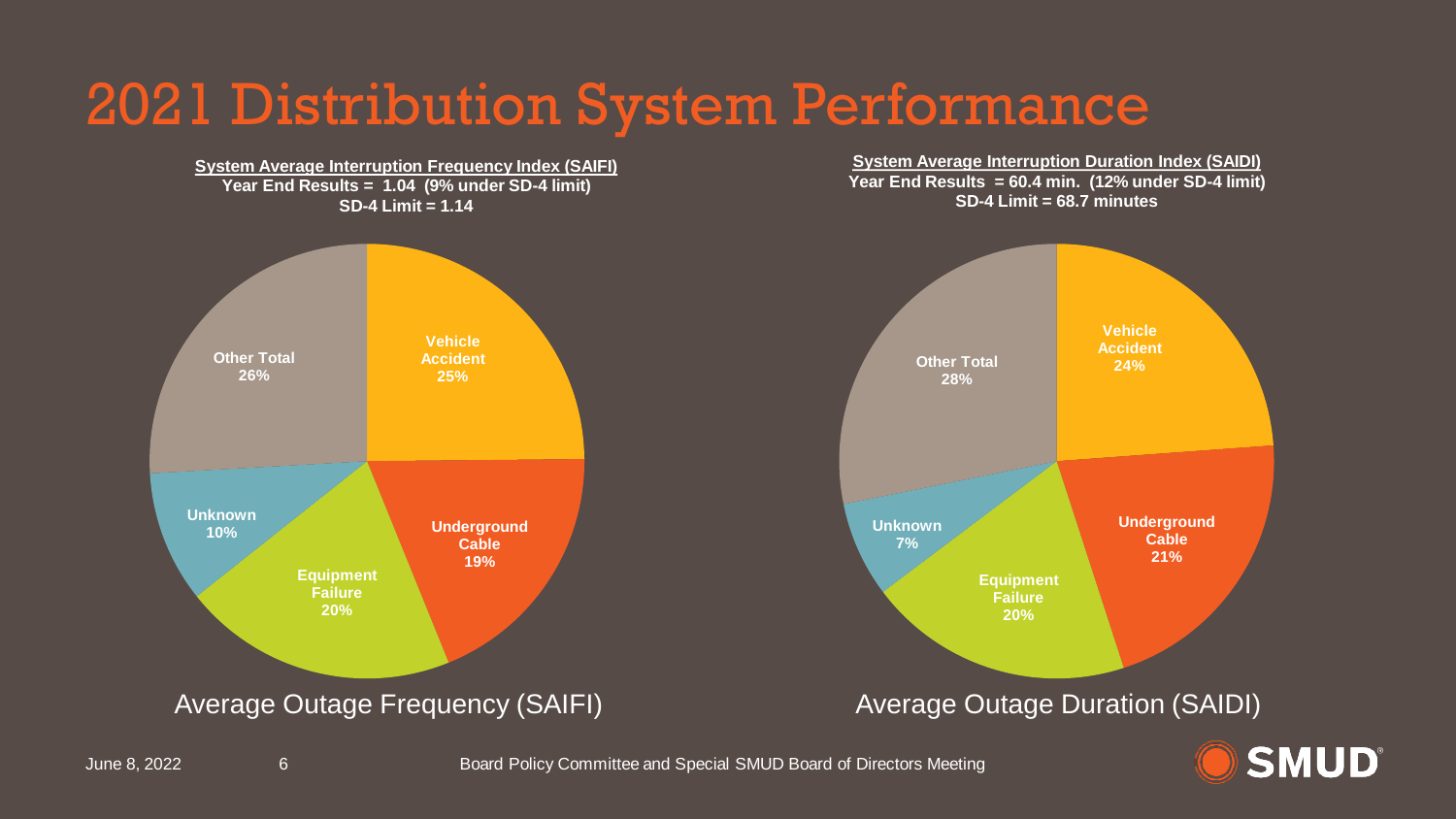#### Outage Frequency (SAIFI) Performance Drivers Multi-Year Comparison





June 8, 2022 7 Board Policy Committee and Special SMUD Board of Directors Meeting

**SMUD®**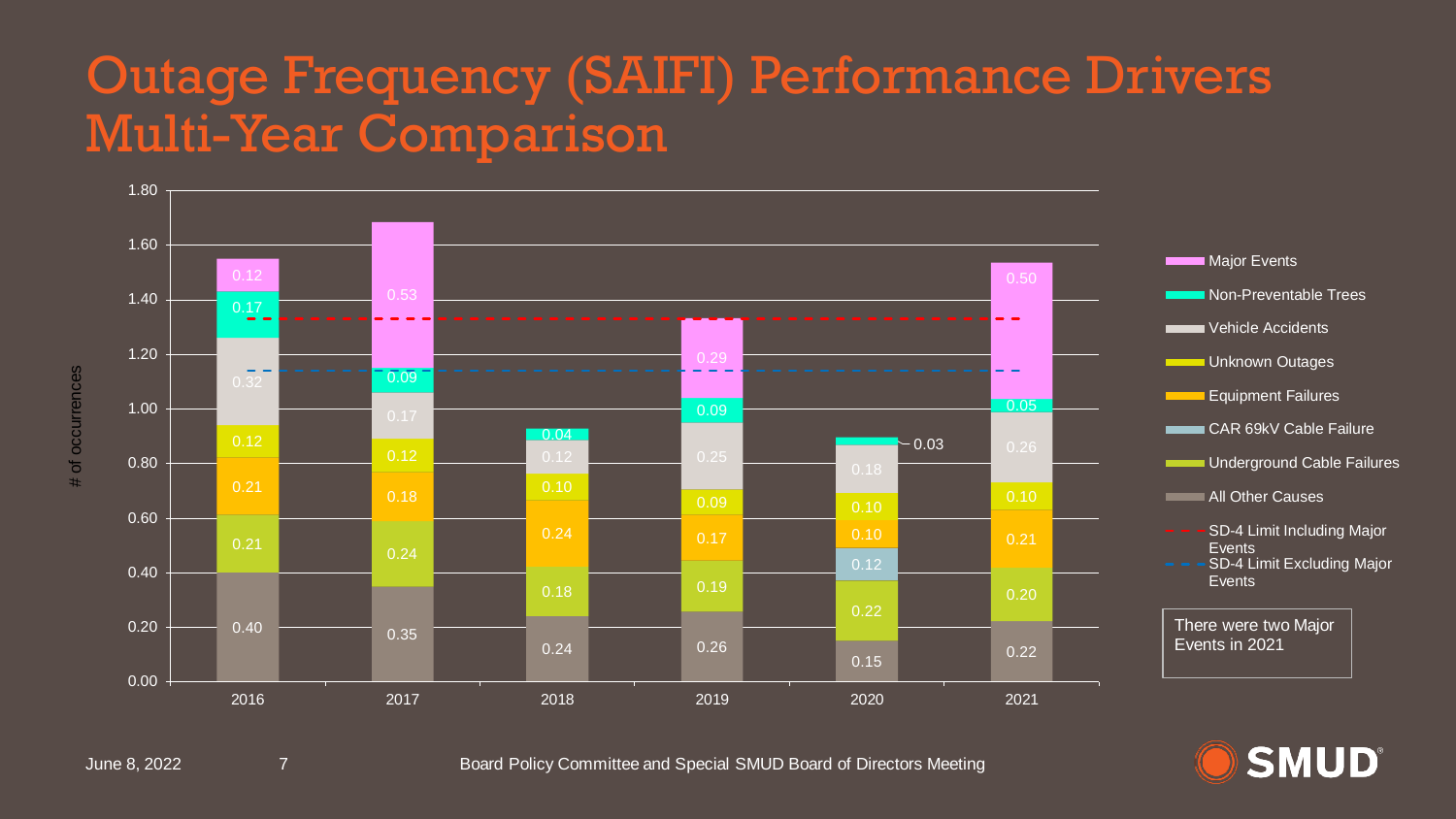#### Outage Duration (SAIDI) Performance Drivers Multi-Year Comparison

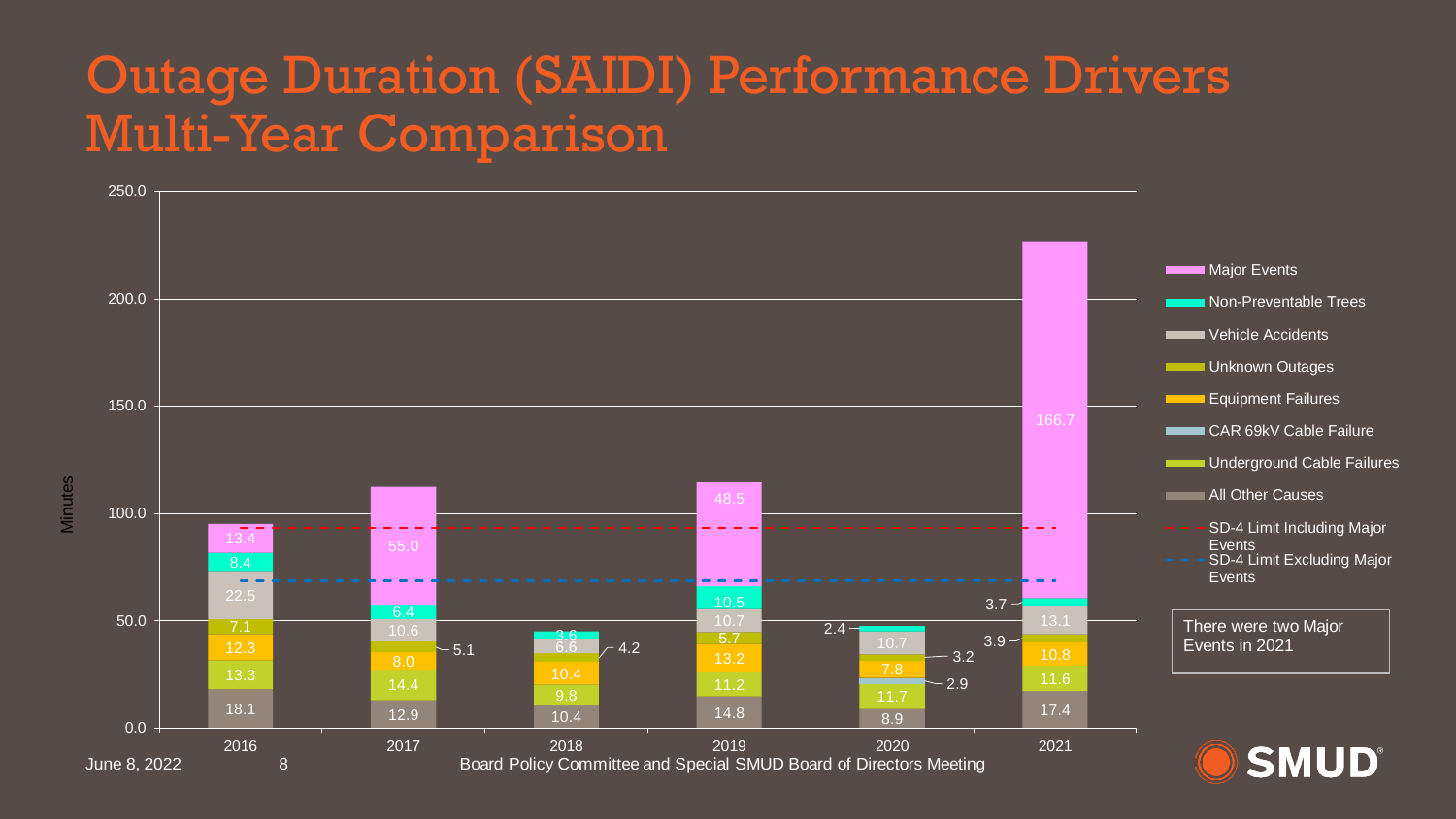#### 2021 Worst Performing Circuits

- Nine circuits (1.2% of the total number of circuits) exceeded the reliability limits for more than two consecutive years.
- Seven additional circuits exceeded the reliability limits for two consecutive years (0.9% of the total number of circuits).
- A total of 23 projects were issued to improve the reliability of these 16 circuits.
- Thirteen projects have been completed, while the remaining 10 projects are in progress and scheduled to be completed by the 18-month requirement.

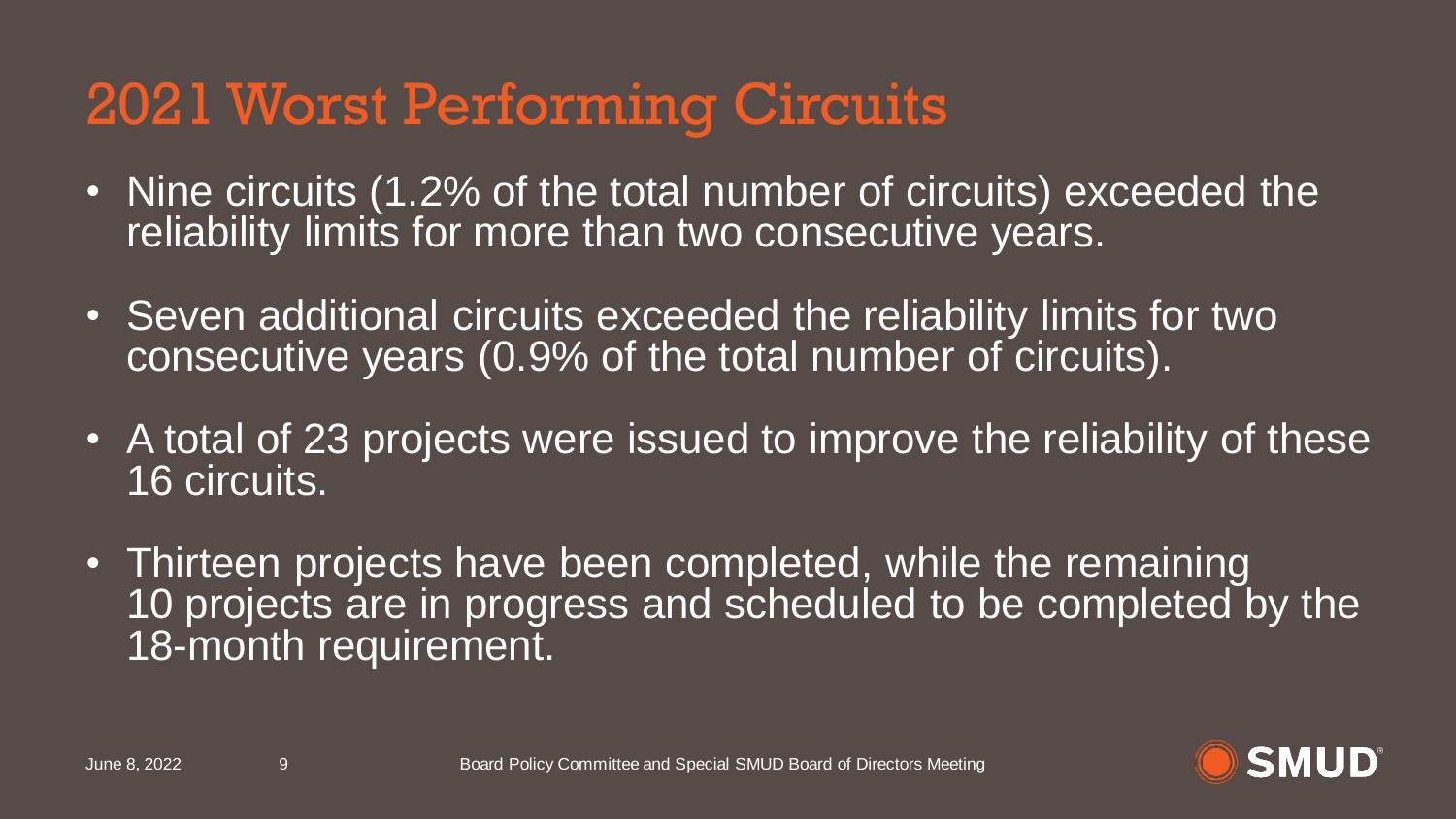#### 2021 Distribution Reliability Update Comparison to 2022 –YTD Thru March 31st **0.35 14.0**



**(minutes)** 68.7 13.2 59.1

**SMUD**